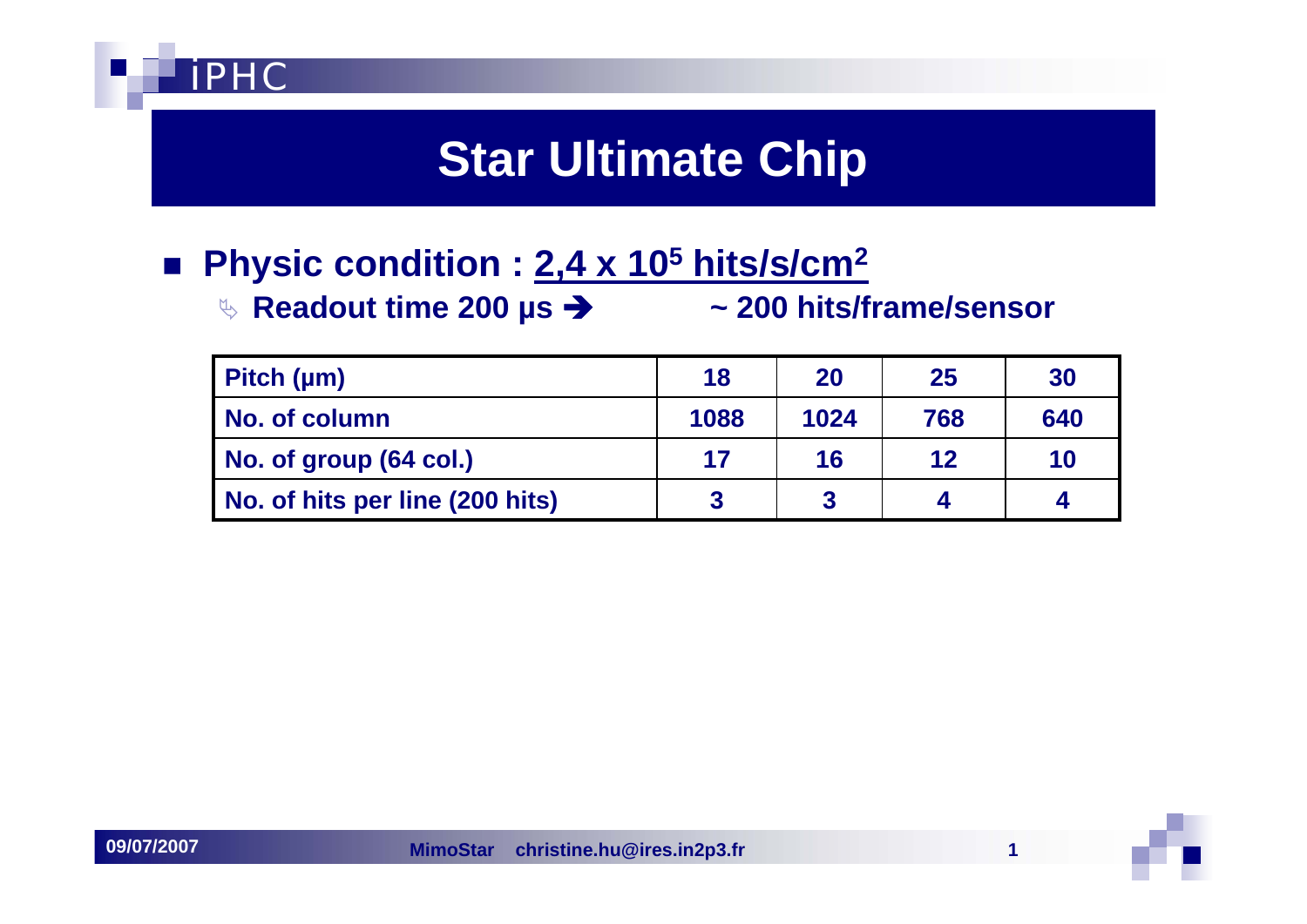## **Power Consumption (continue mode)**

- **Pixel: Pixel: CDS (10 µA) Readout (50 µA)**
- Correction for power consumption estimation:
	- ª **No hit in group, no power consumption**

| <b>Pixel</b><br><b>Pitch</b> | <b>Pixel</b>                | Discri.                           | <b>Group Hits</b><br><b>Finder</b> | <b>Line Hits</b><br><b>Finder</b> | Sq.<br>controller | <b>Memory</b> | <b>LVDS</b><br>receiver | <b>LVDS</b><br>trans. | <b>Total</b><br>(mW) | <b>Power</b><br>(mW/cm <sup>2</sup> ) |
|------------------------------|-----------------------------|-----------------------------------|------------------------------------|-----------------------------------|-------------------|---------------|-------------------------|-----------------------|----------------------|---------------------------------------|
| 30                           | 128 mW<br>$0.2 \times 640$  | <b>192 mW</b><br>$0.3 \times 640$ | 60<br>$15$ mW $\times$ 4           | 6                                 | 20                | 34            | 8                       | 8                     | 454                  | 113                                   |
| 25                           | 154 mW<br>$0.2 \times 768$  | 230 mW<br>$0.3 \times 768$        | 60<br>$15$ mW $\times$ 4           | 6                                 | 20                | 34            | 8                       | 8                     | 520                  | 130                                   |
| 20                           | 205 mW<br>$0.2 \times 1024$ | 308 mW<br>$0.3 \times 1024$       | $45 - 240$<br>$15$ mW $\times$ 3   | $6\phantom{1}6$                   | 20                | 34            | 8                       | 8                     | 634                  | 159<br>$-208-$                        |
| 18                           | 218 mW<br>$0.2 \times 1088$ | 327 mW<br>0.3 x 1088              | $45 - 255$<br>$15$ mW $\times$ 3   | 6                                 | 20                | 34            | 8                       | 8                     | 666                  | 167<br>$-220-$                        |

**PHC** 

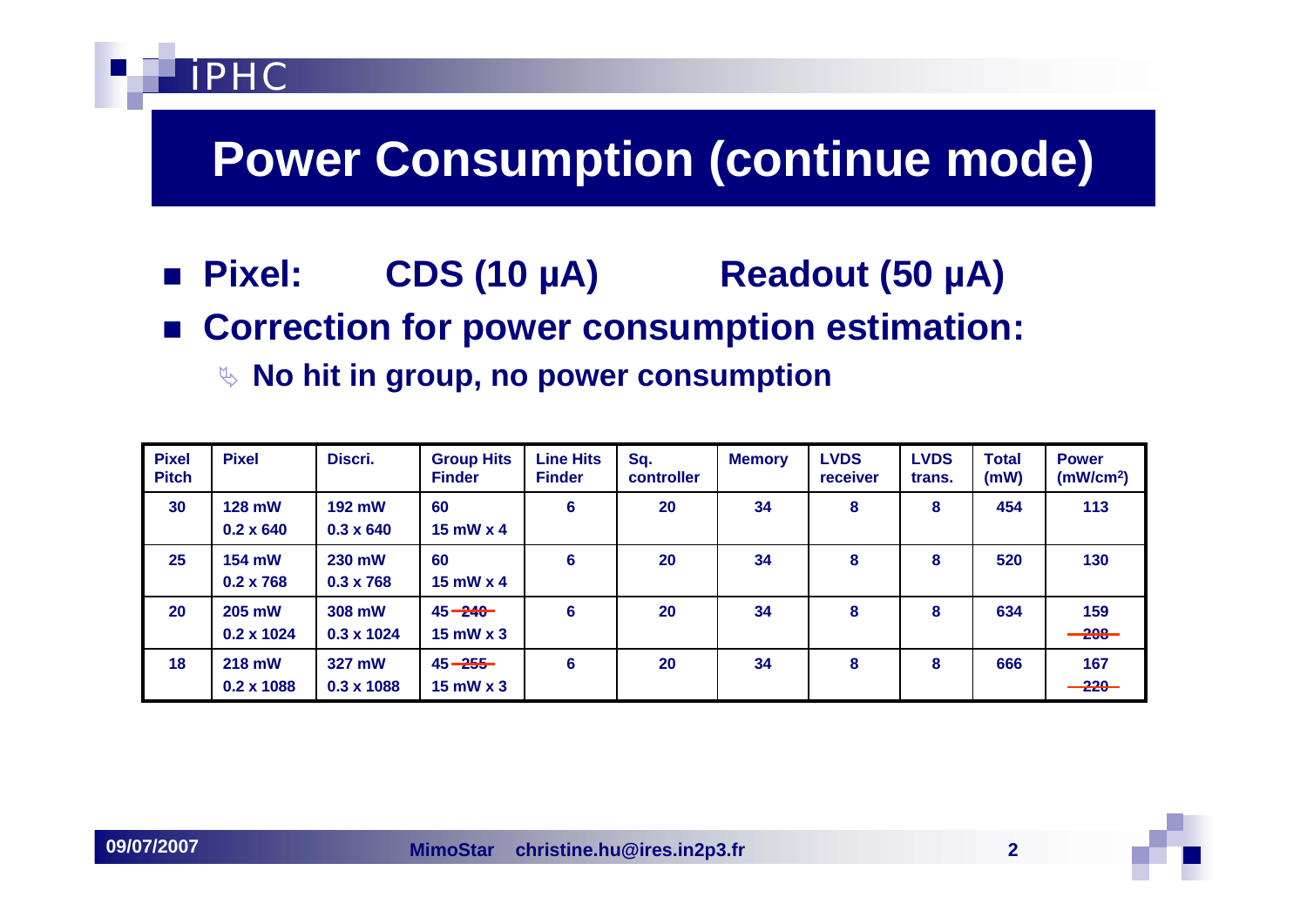## **Power Consumption (pulsed mode)**



| <b>Pixel</b><br><b>Pitch</b> | <b>Pixel</b>                  | Discri.       | <b>Group Hits</b><br><b>Finder</b> | <b>Line Hits</b><br><b>Finder</b> | Sq.<br>controller | <b>Memory</b> | <b>LVDS</b><br>receiver | <b>LVDS</b><br>trans. | <b>Mean P</b><br>(mW) | <b>Power</b><br>(mW/cm <sup>2</sup> ) |
|------------------------------|-------------------------------|---------------|------------------------------------|-----------------------------------|-------------------|---------------|-------------------------|-----------------------|-----------------------|---------------------------------------|
| 30                           | <b>20 mW</b><br><b>108 mW</b> | <b>192 mw</b> | O<br>60 mW                         | 6                                 | 20                | U<br>34       |                         | 8                     | 82                    | 21                                    |
| 25                           | <b>24 mW</b><br>130 mW        | 230 mW        | 60 mW                              | 6                                 | 20                | 0<br>34       |                         | 8                     | 119                   | 30                                    |

**09/07/2007**

**PHC**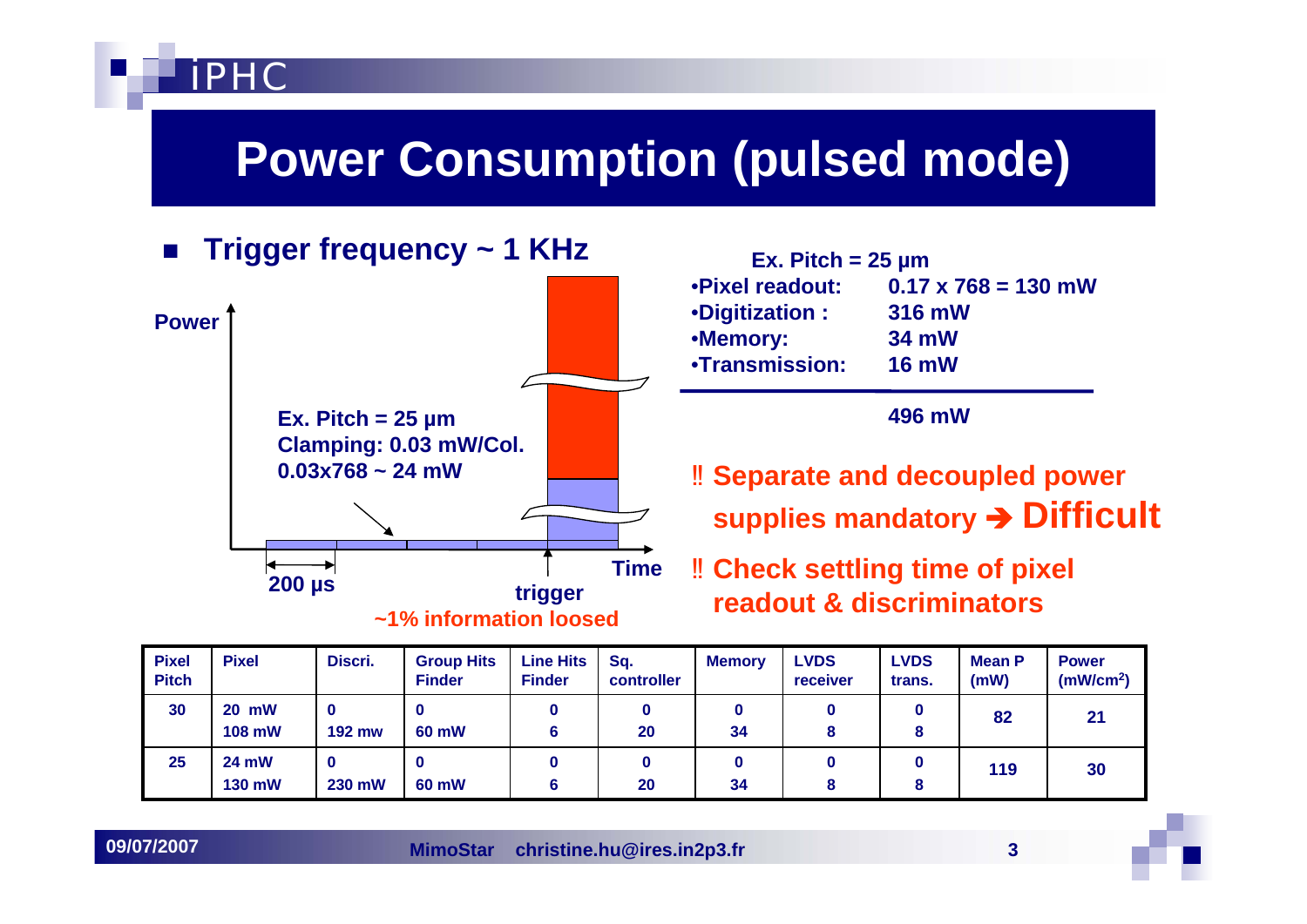# **Actual situation and planning (Eudet)**

- П **Mimosa16: Test in progress**
	- **<sup>₹</sup> Matrix 128 x 32, Pixel with CDS, 25 µm pitch → Star candidate**
	- ª **Discriminators at the bottom of the columns** Î **Star candidate**
- **Suze: Submission: 25th July, Test: Oct. 2007**
	- ◎ Zero suppression **I all a start and a start and a start and a start and a start and a start and a start and a start and a start and a start and a start and a start and a start and a start and a start and a start and a s**

iPHC

**Memory & LVDS digital output interval in the Star candidate** 

- 
- 
- 
- 
- **Mimosa22: Submission: end of Oct., Test: spring 2008**
	- ª **Matrix 544 x 64, Pixel with CDS, 18.4 µm pitch**
	- ª **Discriminators at the bottom of the columns**
	- **Optional power pulsing for discriminators → Star option**
	- ª **No zero suppression**
- Mimosa22+ → Mimosa22 + Suze
	- ª **Matrix 544 x 256**
	- ª **Submission scheduled in summer 2008**
		- **Strongly depends on test results of Suze & Mimosa22**